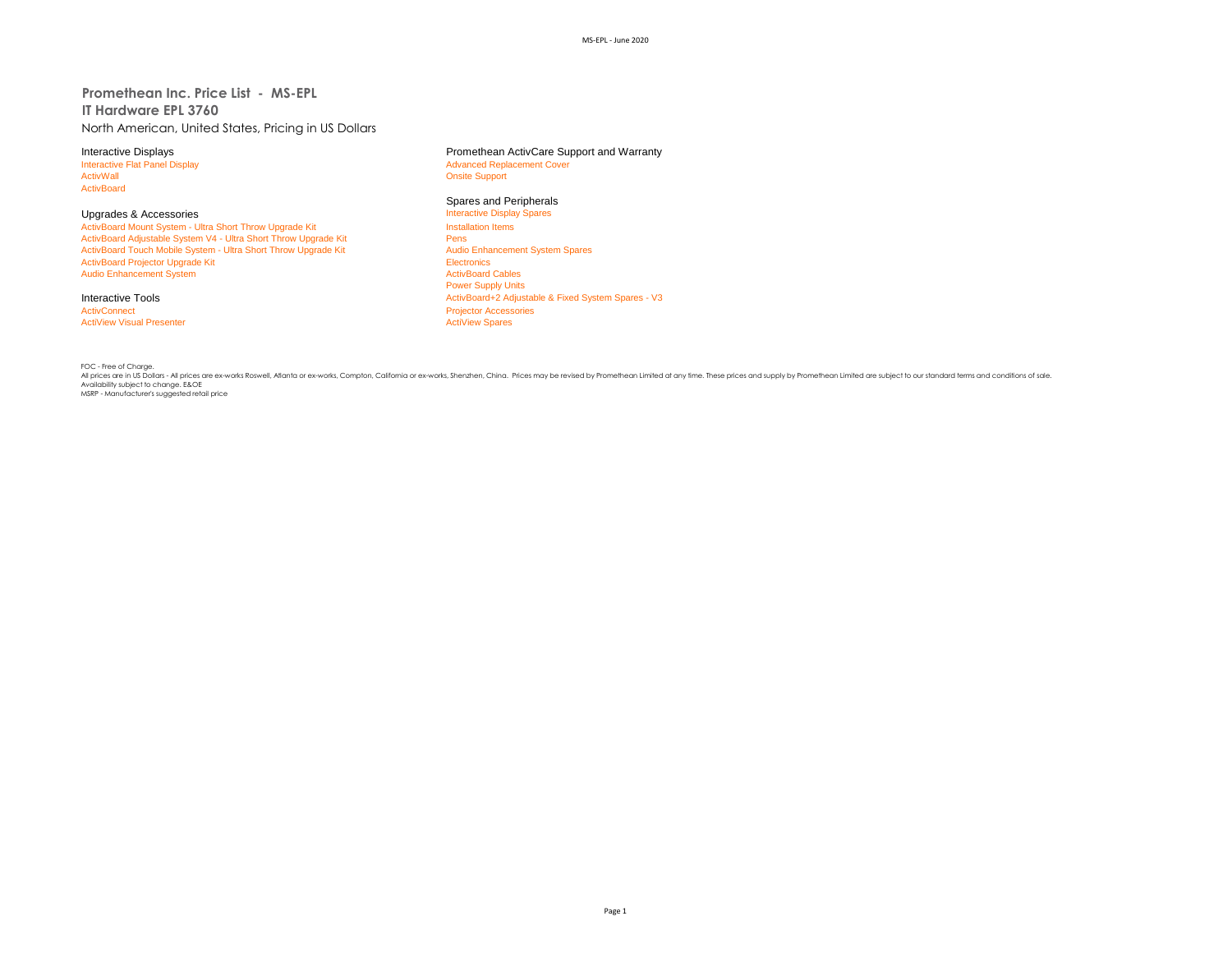# Interactive Displays

| <b>Product Code</b>            | <b>Product Name</b>   | <b>Product Description</b>                                                                                                      |         | MS-FP |         |
|--------------------------------|-----------------------|---------------------------------------------------------------------------------------------------------------------------------|---------|-------|---------|
| Interactive Flat Panel Display |                       |                                                                                                                                 |         |       |         |
| AP7-U65-NA-1                   | ActivPanel Nickel 65" | ActivPanel Nickel 65" - 1 x Pen, Vesa Mount, WIFI Module & cable pack included. ActivInspire Professional Edition available FOC | \$2,999 |       | \$2,039 |
| <b>AD71175 NA1</b>             | Activennal Nickal 75" | Activennal Nickel ZE", 1 v Pen, Vosa Mount, WIEL Module 8, cable pack included. Activinenize Prefereional Edition available EOC | QZQZQ   |       | 42001   |

| AP7-U75-NA-1 | <b>ActivPanel Nickel 75"</b>    | ActivPanel Nickel 75" - 1 x Pen, Vesa Mount, WIFI Module & cable pack included. ActivInspire Professional Edition available FOC   | \$5,859 | \$3,984 |
|--------------|---------------------------------|-----------------------------------------------------------------------------------------------------------------------------------|---------|---------|
| AP7-U86-NA-1 | ActivPanel Nickel 86"           | ActivPanel Nickel 86" - 1 x Pen, Vesa Mount, WIFI Module & cable pack included. ActivInspire Professional Edition available FOC   | \$8,929 | \$6,072 |
| AP7-B70-NA-1 | ActivPanel Titanium 70"         | ActivPanel Titanium 70" - 4 x Pen, Vesa Mount, WIFI Module & cable pack included. ActivInspire Professional Edition available FOC | \$5,709 | \$3,882 |
| AP7-B75-NA-1 | <b>ActivPanel Titanium 75"</b>  | ActivPanel Titanium 75" - 4 x Pen, Vesa Mount, WIFI Module & cable pack included. ActivInspire Professional Edition available FOC | \$7,139 | \$4,855 |
| AP7-B86-NA-1 | <b>ActivPanel Titanium 86"</b>  | ActivPanel Titanium 86" - 4 x Pen, Vesa Mount, WIFI Module & cable pack included. ActivInspire Professional Edition available FOC | \$9,929 | \$6,752 |
| APTMS-3      | ActivPanel Mobile Stand         | ActivPanel Mobile Stand - For use with current & previous versions of ActivPanel *                                                | \$859   | \$584   |
| AP86ASF      | Adi Mount Fir System            | Adjustable Wall Mount System with Floor Support for use with ActivPanel V5 86"Panel                                               | \$1,437 | \$977   |
| AP86ASW      | Adi Mount System                | Adjustable Wall Mount System for use with ActivPanel V5 86" Panel.                                                                | \$1,078 | \$733   |
| AP70ASW      | Adj Mount System 70" APT2       | Adiustable Wall Mount System for 70" ActivPanel Touch 2                                                                           | \$1,078 | \$733   |
| AP70ASF      | Adi Mount Flr System 70" APT2   | Adjustable Wall Mount System with Floor Support for 70" ActivPanel Touch 2                                                        | \$1,437 | \$977   |
| AP70ASM      | Mobile Adi System 70" APT2      | Mobile Adjustable Stand System for 70" ActivPanel Touch 2                                                                         | \$1,977 | \$1,344 |
| AP75ASM      | Mobile Adi System 75" AP        | Mobile Adiustable Stand System for 75" ActivPanel                                                                                 | \$1,977 | \$1,344 |
| ActivBoard   |                                 |                                                                                                                                   |         |         |
| AB10T88D     | ActivBoard 10Touch 88 Dry Erase | ActivBoard 10Touch Range 88" Dry Erase electronic interactive whiteboard. ActivInspire Professional Edition available FOC.        | \$1,859 | \$1,264 |
| AB10T78D     | ActivBoard 10Touch 78 Dry Erase | ActivBoard 10Touch Range 78" Dry Erase electronic interactive whiteboard. ActivInspire Professional Edition available FOC.        | \$1,569 | \$1,067 |

| ActivBoard Upgrades & Accessories |  |  |  |  |
|-----------------------------------|--|--|--|--|
|-----------------------------------|--|--|--|--|

| <b>Product Code</b> | - Product Name                                          | <b>Product Description</b>                                                                                                                      | <b>MSRP</b> | MS-FPI |         |
|---------------------|---------------------------------------------------------|-------------------------------------------------------------------------------------------------------------------------------------------------|-------------|--------|---------|
|                     |                                                         |                                                                                                                                                 |             |        |         |
|                     |                                                         |                                                                                                                                                 |             |        |         |
|                     | ActivBoard Mount System - Ultra Short Throw Upgrade Kit |                                                                                                                                                 |             |        |         |
| ABMTSUPG-UST        | Mount Uparade Kit - UST                                 | ActivBoard Mount with DLP ultra short throw projector - Wallbox not included. For use with both current and previous versions of 64", 78", 87", | \$2,279     |        | \$1,550 |
|                     |                                                         | 88", 95" ActivBoard & ActivWall 88                                                                                                              |             |        |         |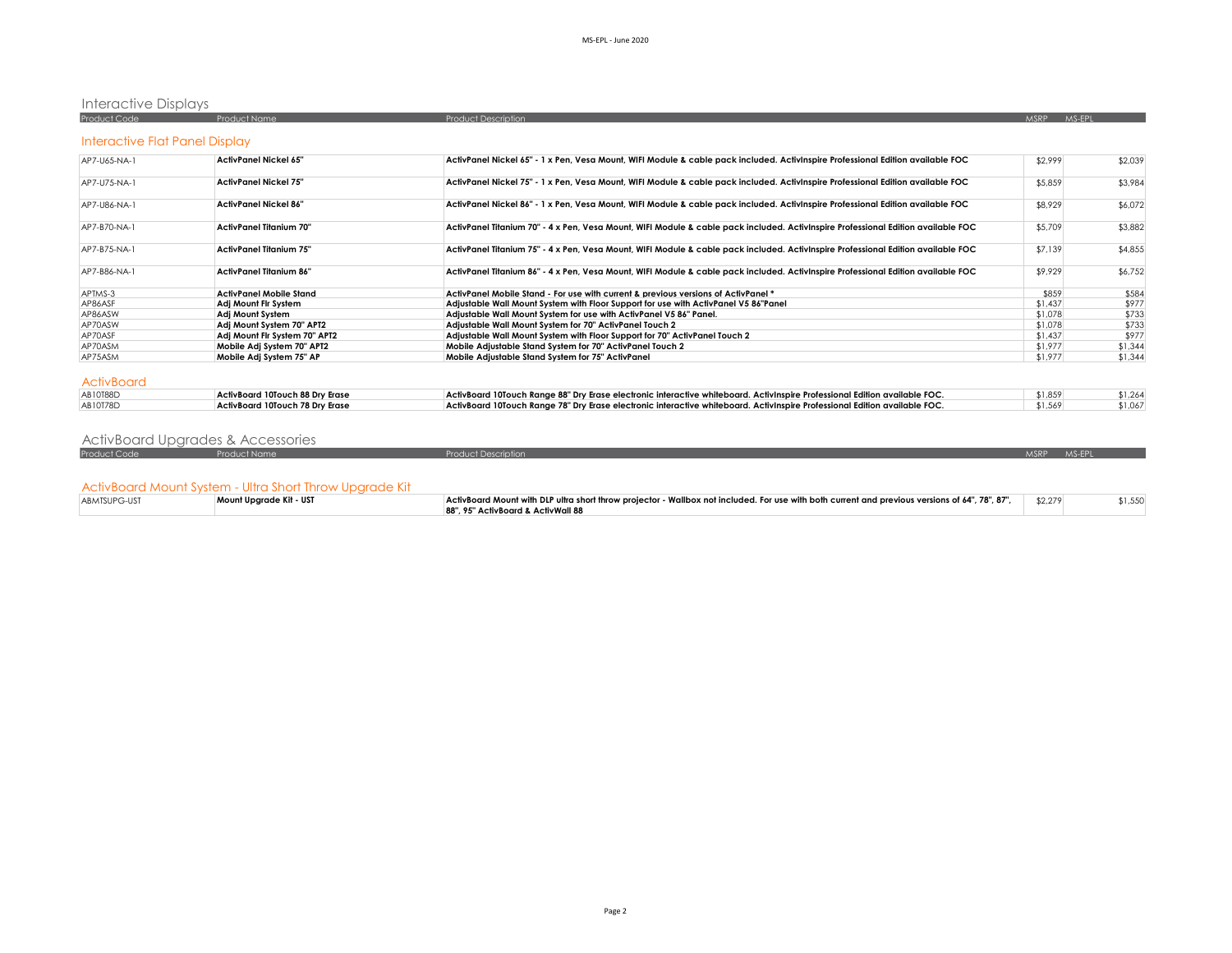# ActivBoard Upgrades & Accessories

## ActivBoard Projector Upgrade Kit

| ABKIT-MSV4-UST2  | AB Mobile V4 Stand Retrofit Kit UST-P2           | Retrofit kit for installation of UST-P2 projector on V4 (EST) mobile stand. Includes UST-P2 projector and ABMS-UST2              | \$2,859 | \$1.944 |
|------------------|--------------------------------------------------|----------------------------------------------------------------------------------------------------------------------------------|---------|---------|
| ABKIT-AFSV3-UST2 | AB Fixed-Adjustable V3 Stand Retrofit Kit UST-P2 | Retrofit kit for installation of UST-P2 projector on V3 Fixed and Adjustable stands. Includes UST-P2 projector and UST2-Plate    | \$2,139 | \$1,455 |
| ABKIT-AFSV4-UST2 | AB Fixed-Adjustable V4 Stand Retrofit Kit UST-P2 | Retrofit kit for installation of UST-P2 projector on V4 Fixed and Adjustable stands. Includes UST-P2 projector and ABAFS-UST-KIT | \$2,209 | \$1,502 |

#### Audio Enhancement System

| ASB-40-2 | Promethean ActivSoundBar | Promethean ActivSoundBar - For use with current versions of ActivBoard Touch & ActivPanel Range. Mounting brackets included, | \$219 |  |
|----------|--------------------------|------------------------------------------------------------------------------------------------------------------------------|-------|--|
|          |                          |                                                                                                                              |       |  |

## Interactive Tools

| Product Code         |                      | ict Description              | MSRP. | MS-EPL |
|----------------------|----------------------|------------------------------|-------|--------|
| <b>ActivConnect</b>  |                      |                              |       |        |
| <b>PRM-CHROMEBOX</b> | Promethean Chromebox | <b>Promethean Chromebox</b>  | \$499 | \$339  |
| $ACOMI$ ODC          | ActivConnoct OPS     | AD BC for Android ACONIL OBS | 0000  | 0.107  |

| I NM-CHNOMEDOA    | <u>Fionemeun Chiomepox</u>            | <b>FIUILIEIREUIL CHIUILIEDUA</b>                                                        | -9477   | 7 ټ ټ   |
|-------------------|---------------------------------------|-----------------------------------------------------------------------------------------|---------|---------|
| ACONI-OPS         | <b>ActivConnect OPS</b>               | AP PC for Android ACON1-OPS                                                             | \$289   | \$197   |
| OPS2-5P8R256S     | Promethean OPS-M (no OS preinstalled) | Open Pluggable Specification Mini PC (No OS preinstalled) for use with ActivPanels      | \$1,499 | \$1,019 |
| OPS2-5P8R256S-WIN | OPS-M (Win10 IoT)                     | Open Pluggable Specification Mini PC (with Win10 preinstalled) for use with ActivPanels | \$1,709 | \$1,162 |

#### Notes

#### \* Pricing applies to 48 contiguous US States only.

# Promethean ActivCare Support and Warranty

| <b>Product Code</b>        | <b>Product Name</b>            | <b>Product Description</b>                                                                      | MSRP MS-FPL |       |  |  |  |  |
|----------------------------|--------------------------------|-------------------------------------------------------------------------------------------------|-------------|-------|--|--|--|--|
| Advanced Replacement Cover |                                |                                                                                                 |             |       |  |  |  |  |
| ABT5YRARC                  | ActivBoard Touch 5 Year ARC    | ActivBoard Touch range - Enhancement, Advanced Replacement Cover, 5 Years                       | \$169       | \$115 |  |  |  |  |
| APL5YRARC                  | ActivPanel (Large) 5 Year ARC  | ActivPanel Large (size 80"+) - Extension, Advanced Replacement Cover, 5 years                   | \$329       | \$224 |  |  |  |  |
| APM5YRARC                  | ActivPanel (Medium) 5 Year ARC | ActivPanel Medium (size up to & including 79") - Extension, Advanced Replacement Cover, 5 years | \$219       | \$149 |  |  |  |  |
| <b>PRJ5YRARC</b>           | Projector 5 Year ARC           | Projector range - Extension & Enhancement, Advanced Replacement Cover, 5 years                  | \$109       | \$74  |  |  |  |  |

#### Onsite Support

| ABT5YROSS        | ActivBoard Touch 5 Year OSS      | ActivBoard Touch range - Enhancement, On Site Support, 5 Years                             | \$429 | \$292 |
|------------------|----------------------------------|--------------------------------------------------------------------------------------------|-------|-------|
| APM5YROSS-B      | ActivPanel-B (Medium) 5 Year OSS | ActivPanel Medium (for Titanium IFPs up to 80") - Extension, On Site Support, 5 years      | \$359 | \$244 |
| APM5YROSS-U      | ActivPanel-U (Medium) 5 Year OSS | ActivPanel Medium (for Nickel IFPs up to 80") - Extension, On Site Support, 5 years        | \$359 | \$244 |
| APL5YROSS-B      | ActivPanel-B (Large) 5 Year OSS  | ActivPanel Large (for Titanium IFPs bigger than 80") - Extension, On Site Support, 5 Years | \$539 | \$367 |
| APL5YROSS-U      | ActivPanel-U (Large) 5 Year OSS  | ActivPanel Large (for Nickel IFPs bigger than 80") - Extension, On Site Support, 5 Years   | \$539 | \$367 |
| <b>PRJ5YROSS</b> | Projector 5 Year OSS             | Projector 5 Year OSS                                                                       | \$289 | \$197 |

#### **Notes**

' OSS available in 48 contiguous US states<br>Please refer to Warrantv at a Glance Matrix for applicable countries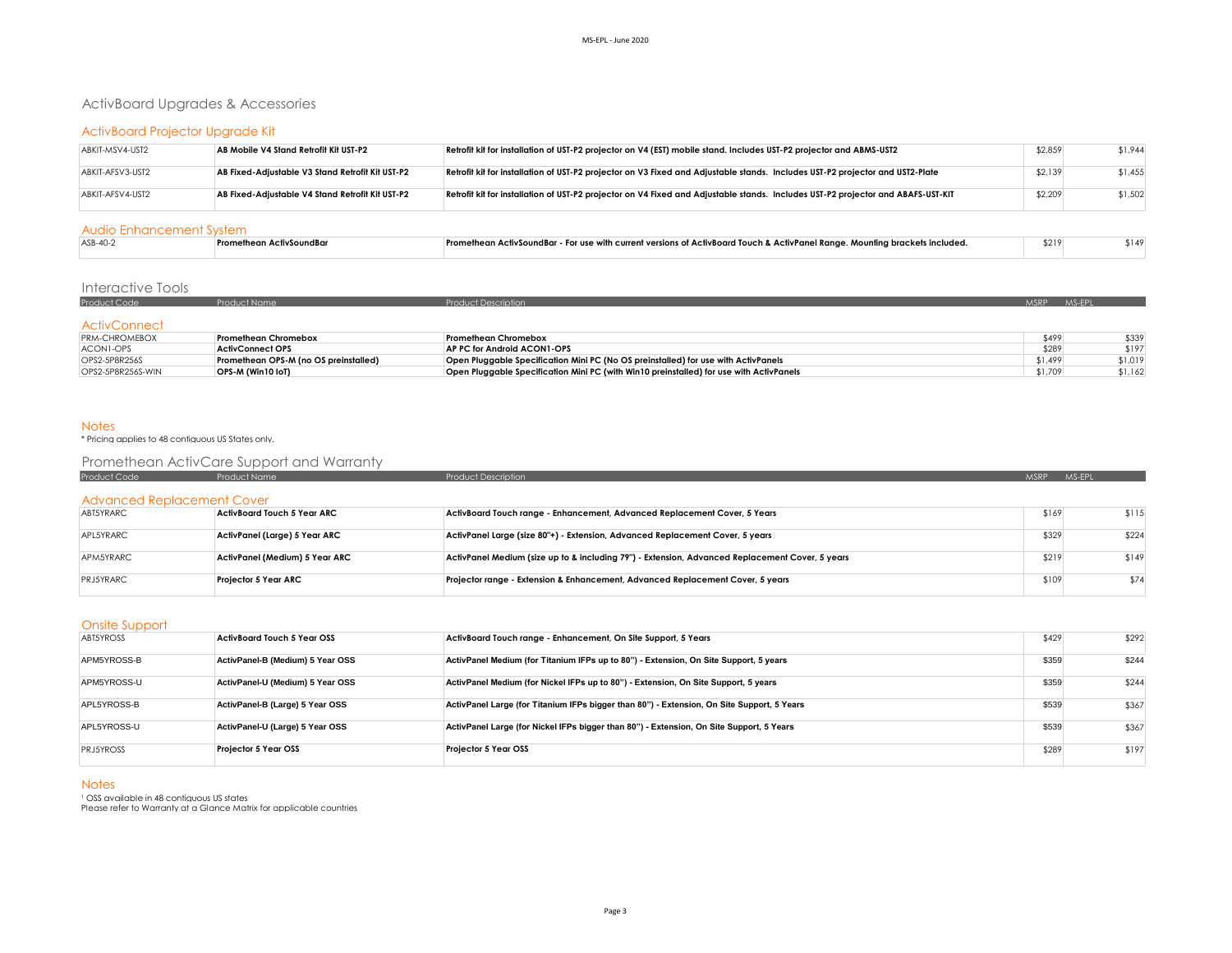# Spares and Peripherals<br>Product Code Product Name Product Name Product Description Product Description Assembly Description MSRP MS-EPL

| <b>Interactive Display Spares</b> |                                    |                                                                 |      |      |
|-----------------------------------|------------------------------------|-----------------------------------------------------------------|------|------|
| ACON1-G-REMOTE                    | <b>ActivConnect G-Series</b>       | <b>ActivConnect G-Series collaboration device</b>               | \$20 | \$14 |
| AP-REMOTE-CONTROL                 | ActivPanel Remote                  | Remote control for ActivPanel versions 5-6 & i-Series           | \$12 | \$8  |
| APT2-REMOTE                       | <b>ActivPanel Touch Remote</b>     | Remote control for ActivPanel Touch - For use with versions 1-3 | \$19 | \$13 |
| AP4F-REMOTE                       | <b>ActivPanel Remote</b>           | Remote control for ActivPanel 70" & 80"                         | \$19 | \$13 |
| AP-ACC-HOLDER                     | <b>ActivPanel Accessory Holder</b> | <b>ActivPanel Accessory Holder for AP5/AP6</b>                  |      | \$6  |
| AP-ERASER                         | <b>ActivPanel Eraser</b>           | ActivPanel Eraser for AP5/AP6                                   |      | \$6  |
| AP-WIFI-A                         | Wi-Fi Module V7 Nickel & Cobalt    | Wi-Fi Module for ActivPanel V7 Nickel & Cobalt                  | \$56 | \$38 |
| AP-WIFI-BC                        | Wi-Fi Module V7 Titanium           | Wi-Fi Module for ActivPanel V7 Titanium                         | \$70 | \$48 |
| AP7-ERASER-B                      | <b>ActivPanel V7 Eraser</b>        | <b>Eraser for ActivPanel V7 Titanium</b>                        | \$29 | \$20 |

### Installation Items

| ASB-40-2-BRKT-KIT | ASB-40 Upgrade Bracket Kit       | For use with ASB-40 when mounting on an ActivBoard 10T or V5 70" panel. Not required to be purchased seperately for ActivPanel 75"+       |      |      |
|-------------------|----------------------------------|-------------------------------------------------------------------------------------------------------------------------------------------|------|------|
| DR-5762064        | Wall hanging bracket 300/300 Pro | Wall hanging bracket kit for 300 & 300 Pro Range ActivBoard - Contains 4 brackets                                                         | \$19 | \$13 |
| AB10T-ADJ-BRKT    | <b>AB10T Lower Bracket</b>       | Lower bracket kit (x2 brackets) – needed when upgrading to a 10T board for use with Fixed, Adjustable and Mobile stands - not required to |      |      |
|                   |                                  | uparade mount systems                                                                                                                     |      |      |
| AB-TOUCH-BRKT-KIT | ActivBoard Touch Bracket Kit     | ActivBoard Touch Bracket Kit (Touch Boards Only)                                                                                          | \$19 | \$13 |
|                   |                                  |                                                                                                                                           |      |      |

### Audio Enhancement System Spares

| ASB-40-RC | ' ActivSoundBar Remote Control<br>________                                                                                                                             | 'SoundBa<br>control for Promethea<br>emote | 514' | sю |
|-----------|------------------------------------------------------------------------------------------------------------------------------------------------------------------------|--------------------------------------------|------|----|
|           | ,我们也不会有一个人的事情。""我们的人,我们也不会有一个人的人,我们也不会有一个人的人,我们也不会有一个人的人,我们也不会有一个人的人,我们也不会有一个人的人,<br>第二百一十一章 第二百一十二章 第二百一十二章 第二百一十二章 第二百一十二章 第二百一十二章 第二百一十二章 第二百一十二章 第二百一十二章 第二百一十二章 第 |                                            |      |    |

# Spares and Peripherals

| Product Code     | <b>Product Name</b>               | <b>Product Description</b>                                                                                                            | MSRP MS-EPL |       |
|------------------|-----------------------------------|---------------------------------------------------------------------------------------------------------------------------------------|-------------|-------|
| Pens             |                                   |                                                                                                                                       |             |       |
| AP6-PEN-2        | ActivPanel V6 86" Pen (Thin nib)  | Spare pen for ActivPanel V6 86" (Thin nib)                                                                                            | \$15        | \$10  |
| AP6-PEN-5        | ActivPanel V6 86" Pen (Thick nib) | Spare pen for ActivPanel V6 86" (Thick nib)                                                                                           | \$15        | \$10  |
| AP6-PEN-4        | ActivPanel V6 Pen (Non 86")       | Spare pen for ActivPanel V6 for the 65", 70" & 75"                                                                                    | \$15        | \$10  |
| AP5-PEN-4K       | <b>ActivPanel Pen</b>             | Spare Pen for use with ActivPanel version 5 4k only                                                                                   | \$15        | \$10  |
| AP5-PEN          | <b>ActivPanel Pen</b>             | Spare Pen for use with ActivPanel version 5 (not for use with 4k)                                                                     | \$15        | \$10  |
| VTP-PEN          | i-Series Pen                      | ActivPanel i-Series Pen                                                                                                               | \$15        | \$10  |
| PEN4NIBS2-100    | <b>ActivPen 4 nibs</b>            | Pack of 100 nibs for ActivPen 4 with manufacturing date stamp of 11 October 2010 onwards                                              | \$179       | \$122 |
| PEN4NIBS-100     | ActivPen 4 nibs                   | Pack of 100 nibs for ActivPen 4 with manufacturing date stamp of 10 October 2010 or earlier                                           | \$179       | \$122 |
| ABR-AP-PEN-NIBS  | <b>Diaital Pen Nibs</b>           | Pack of nibs for use with ActivPanel and ActivBoard Touch Diaital Pen                                                                 | \$7         | \$5   |
| AW-TEACHER-PEN   | <b>AW Teacher Pen</b>             | ActivWall Teacher Pen - For use with all variants of ActivWall                                                                        | \$49        | \$33  |
| AB-STY           | <b>ActivPanel Stylus</b>          | <b>Replacement for ActivPanel Stylus</b>                                                                                              | \$7         | \$5   |
| AW-STUDENT-PEN-1 | <b>AW Student Pen 1</b>           | ActivWall Student Pen - For use with all variants of ActivWall. Performs as the second pen, after the Teacher Pen.                    | \$49        | \$33  |
| AW-STUDENT-PEN-2 | <b>AW Student Pen 2</b>           | ActivWall Student Pen - For use with ActivWall 102 & ActivWall 135 as a 3rd pen.                                                      | \$49        | \$33  |
| ACTIVPEN4S3-2-BK | Student ActivPen 50 - 2 Pack      | Student ActivPen 50. Cordless battery-free pen for ActivBoard - For use with 100, 300, 300 Pro & 500 Pro Range                        | \$139       | \$95  |
| AW-STUDENT-PEN-3 | AW Student Pen 3                  | ActivWall Student Pen - For use with ActivWall 135 as a 4th pen.                                                                      | \$49        | \$33  |
| AP-PEN-2         | <b>ActivBoard Pen</b>             | ActivBoard Digital Pen - For use with ActivBoard 10 Touch Range only                                                                  | \$110       | \$75  |
| ACTIVPEN4T3-2-BK | Teacher ActivPen 50 - 2 Pack      | Teacher ActivPen 50, Cordless battery-free pen for ActivBoard - For use with 100, 300, 300 Pro & 500 Pro Range                        | \$109       | \$74  |
| ACTIVPEN4T3-10   | Teacher ActivPen 50 - 10 Pack     | Teacher ActivPen 50. Cordless battery-free pen for ActivBoard - For use with 100, 300, 300 Pro & 500 Pro Range                        | \$419       | \$285 |
| PEN3NIBS-100     | ActivPen 3 nibs                   | Pack of 100 nibs for ActivPen 3                                                                                                       | \$39        | \$27  |
| ARAAC2PENSET     | ActivArena spare pen set          | ActivArena Spare pen set. Cordless battery-free pen for ActivBoard - Set comprises 1 teacher & 1 student ActivArena Pen. For use with | \$89        | \$61  |
| AP7-PEN-B        | <b>ActivPanel V7 Pen Titanium</b> | Spare pen for ActivPanel V7 Titanium                                                                                                  | \$19        | \$13  |
| AP7-PEN-U        | ActivPanel V7 Pen Nickel          | Spare pen for ActivPanel V7 Nickel                                                                                                    | \$19        | \$13  |

| <b>ActivBoard Cables</b> |  |  |
|--------------------------|--|--|
|                          |  |  |

| CB-5883067                | USB Cable - 3 Metre           | 3 metre USB cable - For use with 100, 300, 300 Pro & 500 Pro Range ActivBoard & ActivPanels |      |      |
|---------------------------|-------------------------------|---------------------------------------------------------------------------------------------|------|------|
| AB-TOUCH-5M-USB-CABLE     | ActivBoard Touch 5m USB Cable | ActivBoard Touch 5m USB Cable (Touch Boards Only)                                           | \$39 | \$27 |
|                           |                               |                                                                                             |      |      |
| <b>Power Supply Units</b> |                               |                                                                                             |      |      |
| PSU-DUAL-MODE-ABOARD      | US PSU - 500 Pro Range        | Power supply unit for 500 Range ActivBoard                                                  | \$39 | \$27 |
| AB23AMPPSUKIT-US          | US PSU - 300 Pro Range        | Power supply unit with mains lead (power cable) (for use with 300 Pro Range ActivBoards)    | \$49 | \$33 |
| ACON1-G-PSU-KIT           | <b>ActivConnect-G PSU</b>     | Power supply for ActivConnect G-Series collaboration device                                 | \$18 | \$12 |
|                           |                               |                                                                                             |      |      |

PRM-CHROMEBOX-CB-MAINS-US **Mains Cable Chromebox US 1 Metre Mains Cable for Chromebox - US** \$29 \$20 \$20 \$20 \$20